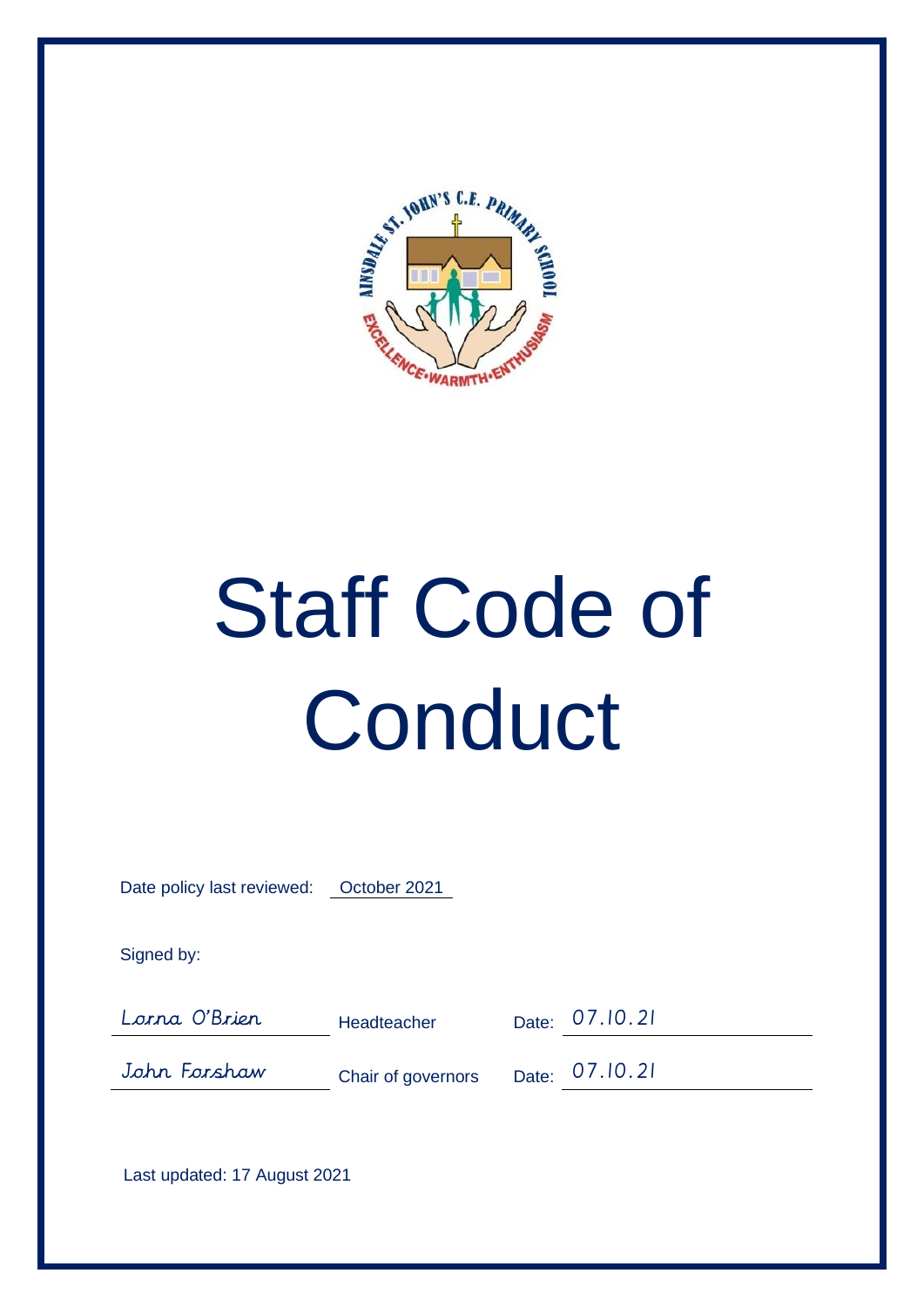# **Contents:**

Aim of this code of conduct

- 1. Safeguarding pupils
- 2. Appearance and dress
- 3. Attendance
- 4. Professional behaviour and conduct
- 5. Conduct outside of work
- 6. Smoking, alcohol and other substances
- 7. Health and safety
- 8. Declaration of interests
- 9. Relationships with pupils
- 10. Physical contact with pupils
- 11. Showering and changing
- 12. Transporting pupils
- 13. Financial inducements
- 14. Acceptable use of technology
- 15. Premises, equipment and communication
- 16. Photography and videos
- 17. Data protection and confidentiality
- 18. Probity of records
- 19. Contacts
- 20. Monitoring and review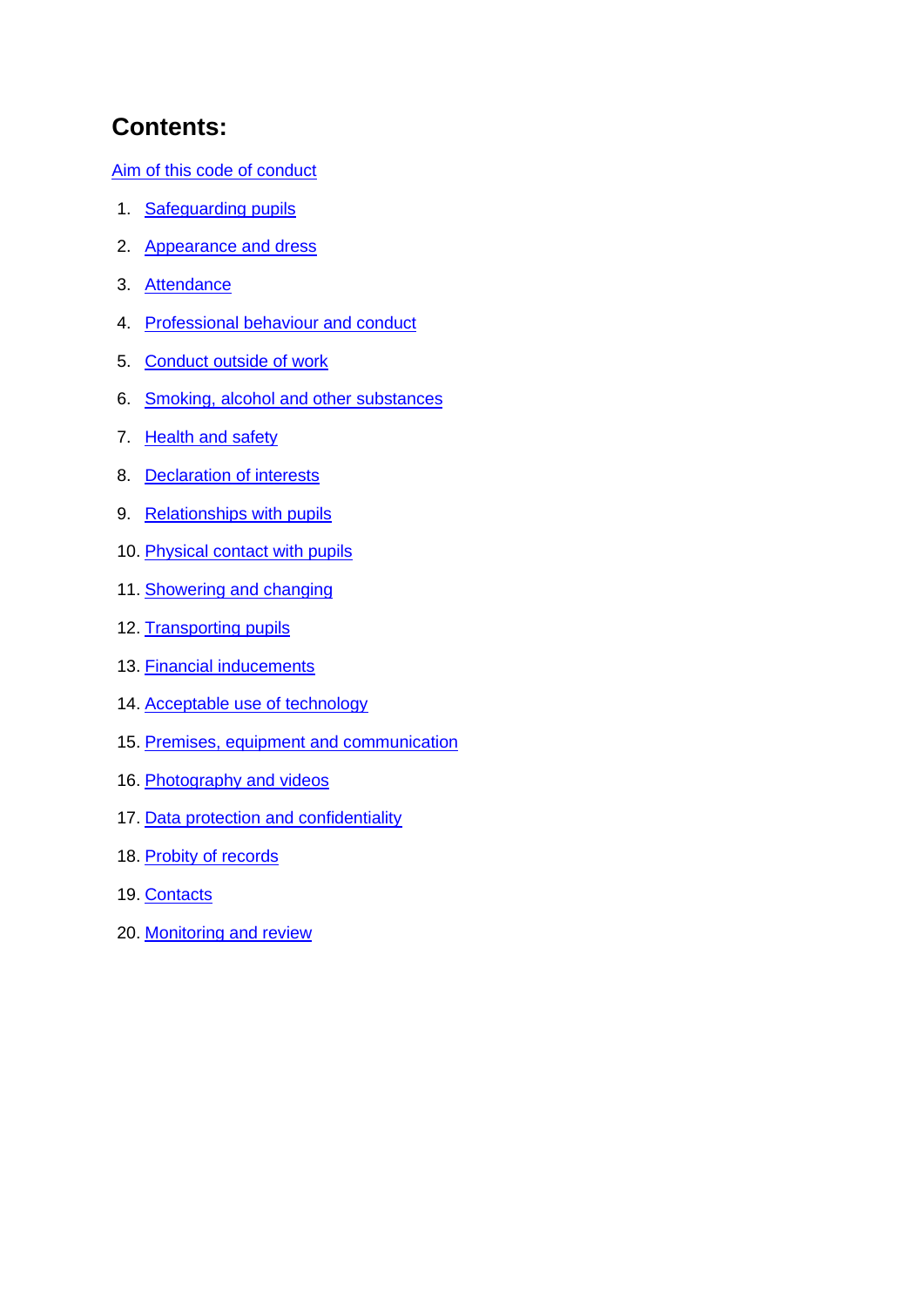#### **Aim of this code of conduct**

Ainsdale St. John's CE Primary School expects all pupils to receive high-quality teaching and learning in a positive and respectful environment.

Employees at the school should ensure that their own behaviour, and the manner in which they conduct themselves with colleagues, pupils, parents and other stakeholders, sets a positive and professional example for pupils.

We recognise that the majority of staff members act appropriately and treat each other with dignity and respect; however, we consider it important to clarify the expected standards.

This policy forms part of a staff member's contract of employment and failure to comply with it, along with the associated school policies, may result in disciplinary action being taken, including legal action where this is warranted.

This document applies to staff members who are:

• Employed by the school, including the headteacher and volunteers.

This document does not apply to:

- Peripatetic staff members who are centrally employed by the LA.
- School catering staff employed by Sefton Council.
- Employees of external contractors.

These employees are governed by their employment contracts and any relevant laws pertaining to their activities within the school, for example, the UK GDPR and the Data Protection Act 2018.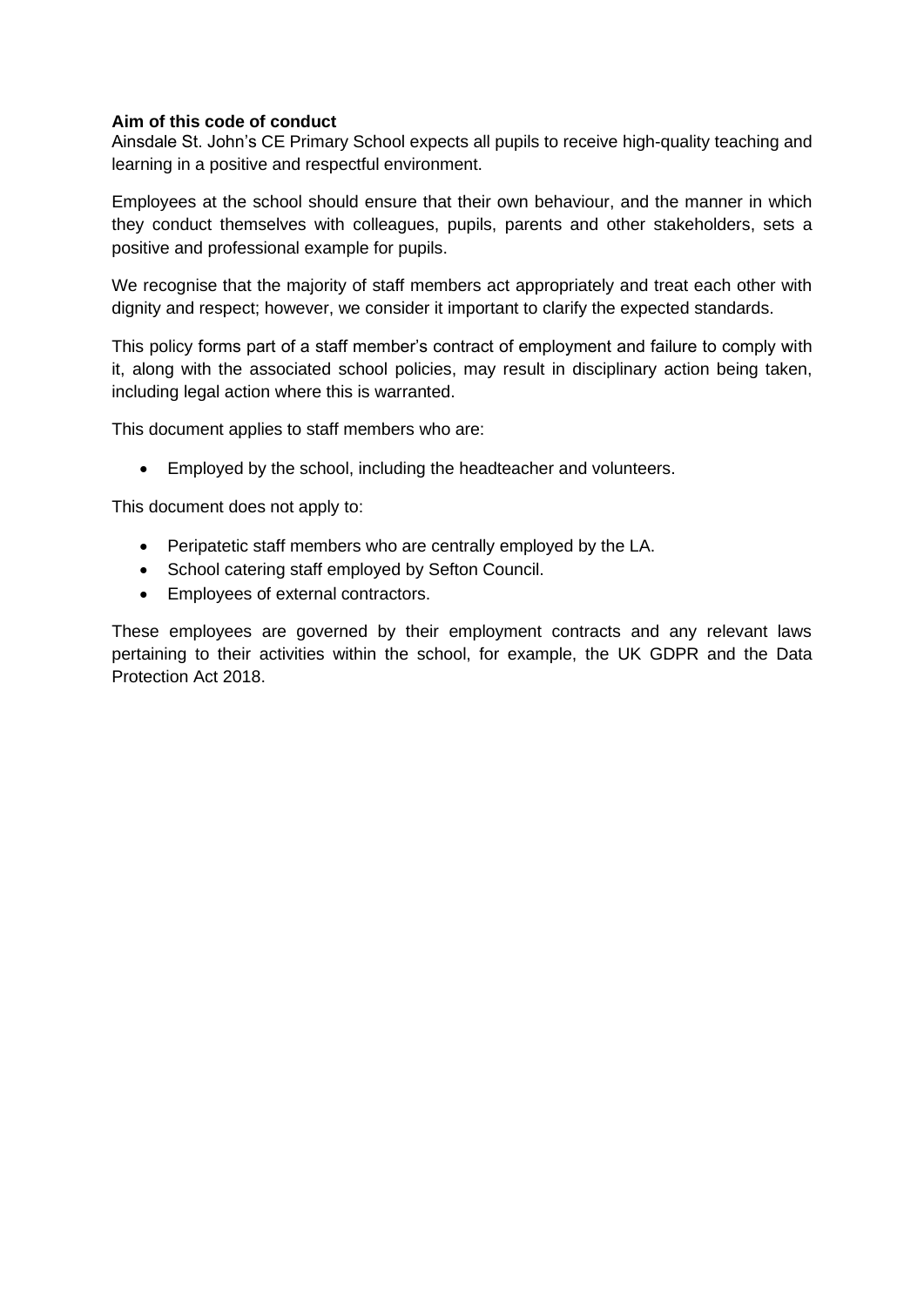# **1. Safeguarding pupils**

In accordance with 'Keeping children safe in education 2021' (KCSIE), staff members have a responsibility to safeguard pupils, and protect and promote their welfare.

Staff members have a responsibility to ensure that they provide a learning environment in which pupils feel safe, secure and respected.

To effectively safeguard pupils, staff members are required to follow the procedures outlined in this Staff Code of Conduct, the Behavioural Policy and the Child Protection and Safeguarding Policy, ensuring that they do not act in a way that may put pupils at risk of harm, or lead others to question their actions.

In accordance with the school's Behavioural Policy and Child Protection and Safeguarding Policy, staff members will be prepared to identify pupils who may be subject to, or at risk of, various types of abuse and neglect, including, but not limited to, the following:

- Physical abuse
- Emotional abuse
- Sexual abuse
- Neglect
- Peer-on-peer abuse
- Serious violence
- FGM
- Child sexual exploitation (CSE)
- Child criminal exploitation (CCE)
- Bullying; this includes cyberbullying, and prejudice-based and discriminatory bullying

Copies of policies and a copy of Part one (or Annex A for staff members not working directly with children) of KCSIE will be provided to staff at induction. Staff will have a clear understanding of the school's policies and procedures with regards to safeguarding issues, e.g. abuse, and the important role they play in preventing harm against pupils.

In accordance with the school's Child Protection and Safeguarding Policy, staff will also be aware of the factors that could increase a pupil's risk of being subject to safeguarding issues, including but not limited to:

- Pupils who need a social worker (Child in Need and Child Protection Plans).
- Pupils requiring mental health support.
- LAC and previously LAC.
- Pupils with SEND.
- Pupils who identify as LGBTQ+.
- Pupils perceived to be LGBTQ+.
- Pupils struggling with mental health needs.
- Pupils who have a family member in prison, or who are affected by parental offending.
- Pupils that are frequently absent or permanently excluded from school.

If a staff member identifies a pupil who is subject to, or at risk of, abuse and neglect, they will follow the necessary reporting and referral procedures outlined in the Child Protection and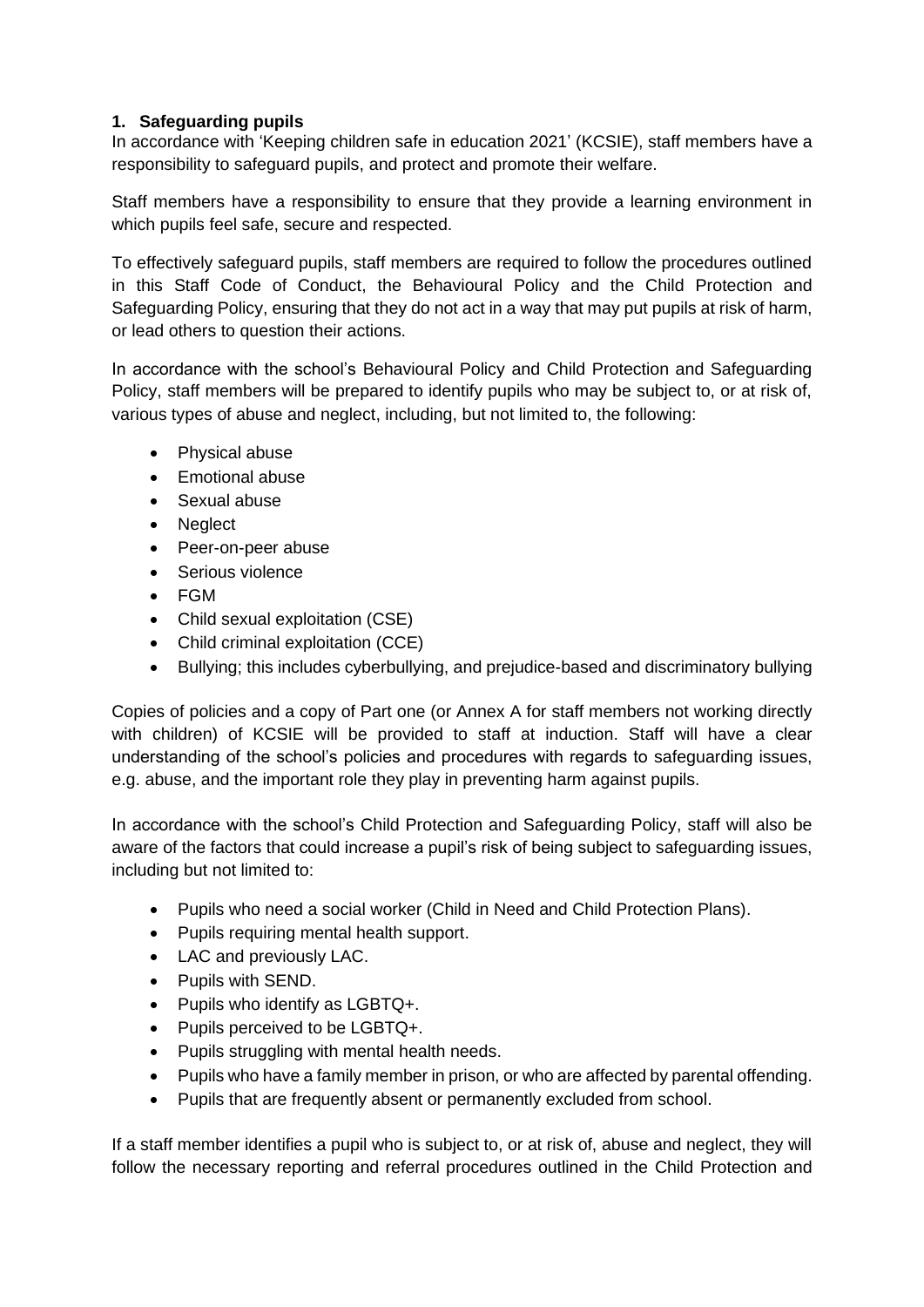Safeguarding Policy. Staff will be aware of the procedures to follow if a pupil tells them they are experiencing abuse, exploitation or neglect.

In all cases, if a staff member feels unsure as to whether an incident or pupil would be classed as a safeguarding concern, they will speak directly to the DSL. Staff will not assume a colleague will take action and share information that might be critical in keeping children safe.

Staff will understand that even if there are no reports of peer-on-peer abuse in the school, this does not mean it is not happening. Staff will report any concerns regarding any form of abuse to the DSL without undue delay. Staff will understand the importance of challenging inappropriate behaviours between peers that are abusive in nature.

Any staff member that has concerns about another staff member's (including volunteers and supply staff) actions or intent, or believes these actions may lead to a pupil being put at risk of harm, will report this in line with the Allegations of Abuse Against Staff Policy or Whistleblowing Policy immediately so appropriate action can be taken.

Upskirting is not tolerated by the school and any incidents of upskirting must be reported to the DSL who will decide on the next steps to take, which may include involving the police.

If a staff member feels unable to raise an issue with the school, they will use other whistleblowing channels, including contacting the NSPCC's helpline on 0800 028 0285 (between the hours of 8:00am and 8:00pm Monday to Friday) or email address [help@nspcc.org.uk.](mailto:help@nspcc.org.uk) Staff members can also access guidance at [www.gov.uk/whistleblowing.](https://www.gov.uk/whistleblowing) Fear about sharing information must not be allowed to stand in the way of the need to safeguard and promote the welfare of pupils.

If the concern is regarding the headteacher, staff will report this to the chair of the governing board.

Staff will partake in the appropriate safeguarding and child protection training, which will include online safety; additionally, staff will receive regular safeguarding and child protection updates at least annually.

Staff will recognise that, when teaching pupils about safeguarding and online safety, a onesize-fits-all approach may not be appropriate for every pupil, and a more personalised or contextualised approach may be needed for pupils who are vulnerable, victims of abuse and/or have SEND.

Staff will be aware of their local early help process and understand their role in it. Staff will also be aware of the process for making referrals to children's social care service (CSCS) and for statutory assessments under the Children Act 1989, along with the role they may be expected to play in such assessments.

Staff will reassure victims that they are being taken seriously and that they will be supported and kept safe by the school. Staff will never give the impression that pupils are creating a problem by reporting abuse, sexual violence or sexual harassment, nor should a pupil ever be made to feel ashamed for reporting an incident.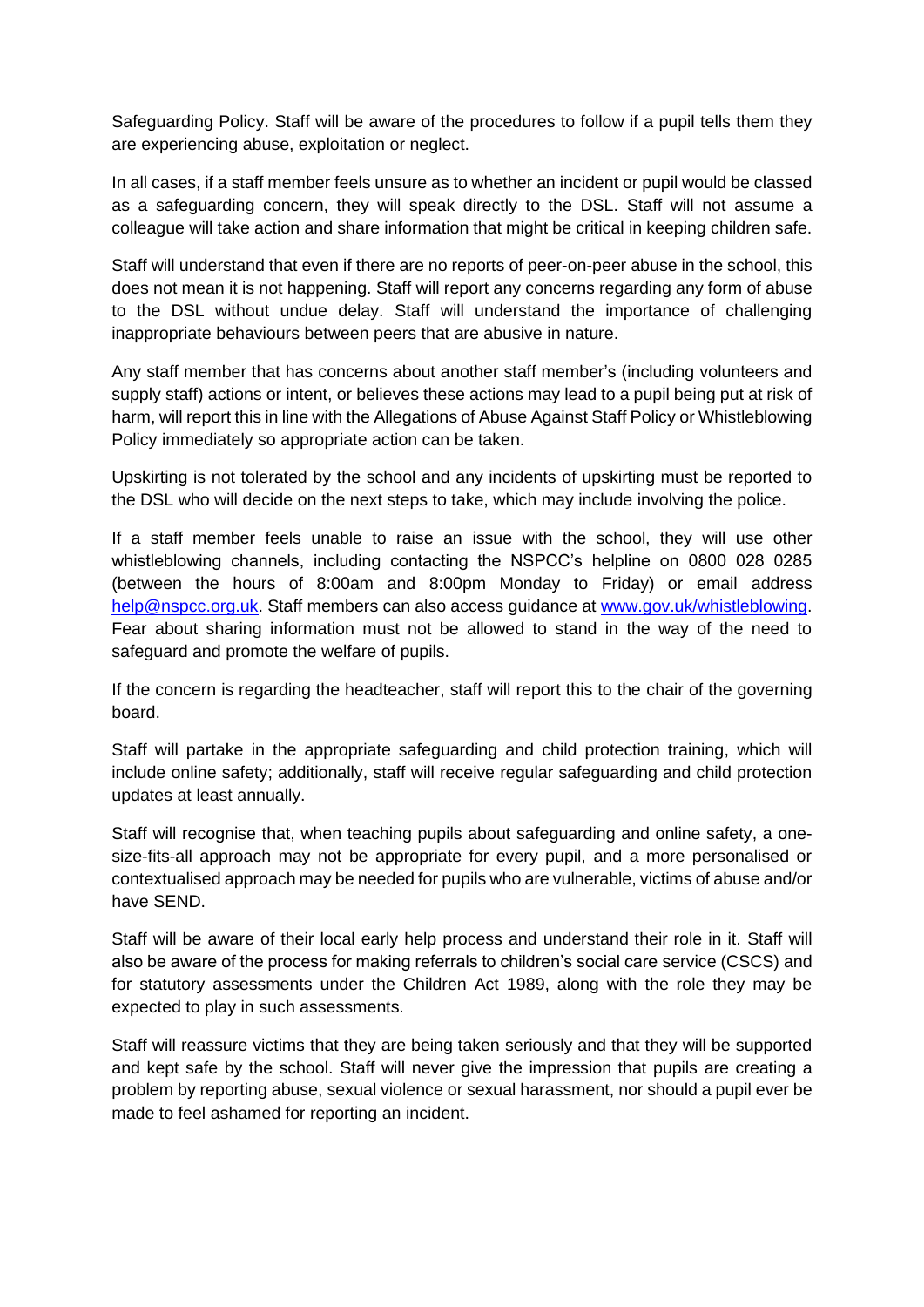Staff will be aware that confidentiality must never be promised to a pupil – staff will understand the procedure for if a pupil discloses a potential safeguarding issue, in accordance with the school's Child Protection and Safeguarding Policy.

Staff will be aware of the school's legal duty to refer anyone who has harmed, or poses a risk of harm to, a child or vulnerable adult to the DBS – this includes where:

- The harm test is satisfied in respect of that individual.
- The individual has received a caution or conviction for a relevant offence, or if there is reason to believe that the individual has committed a listed relevant offence.
- The individual has been removed from working in regulated activity or would have been removed if they had not left their post.

# **2. Appearance and dress**

The school expects that staff members will:

- Ensure that their appearance is clean and neat when at work or representing the school.
- Dress in a manner that is appropriate to their role.
- Remember that they are role models for pupils, and that their dress and appearance should reflect this.
- Not dress in a way that would cause embarrassment to pupils, parents, colleagues or other stakeholders.

# **3. Attendance**

The school expects that staff members will:

- Attend work in accordance with their contract of employment and associated terms and conditions in relation to hours, days of work and holidays.
- Make routine medical and dental appointments outside of their working hours or during holidays where possible.
- Refer to the school's Staff Leave of Absence Policy if they need time off for any reason other than personal illness.
- Follow the school's absence reporting procedure when they are absent from work due to illness or injury.

# **4. Professional behaviour and conduct**

Staff members are expected to treat other colleagues, pupils, parents, and external contacts with dignity and respect.

The use of foul and abusive language will not be tolerated. Discrimination, bullying, harassment or intimidation, including physical, sexual and verbal abuse, will not be tolerated.

Staff members will not misuse or misrepresent their position, qualifications or experience, or bring the school into disrepute.

Staff members will inform the headteacher if they are subject to a criminal conviction, caution, ban, police enquiry, investigation or pending prosecution.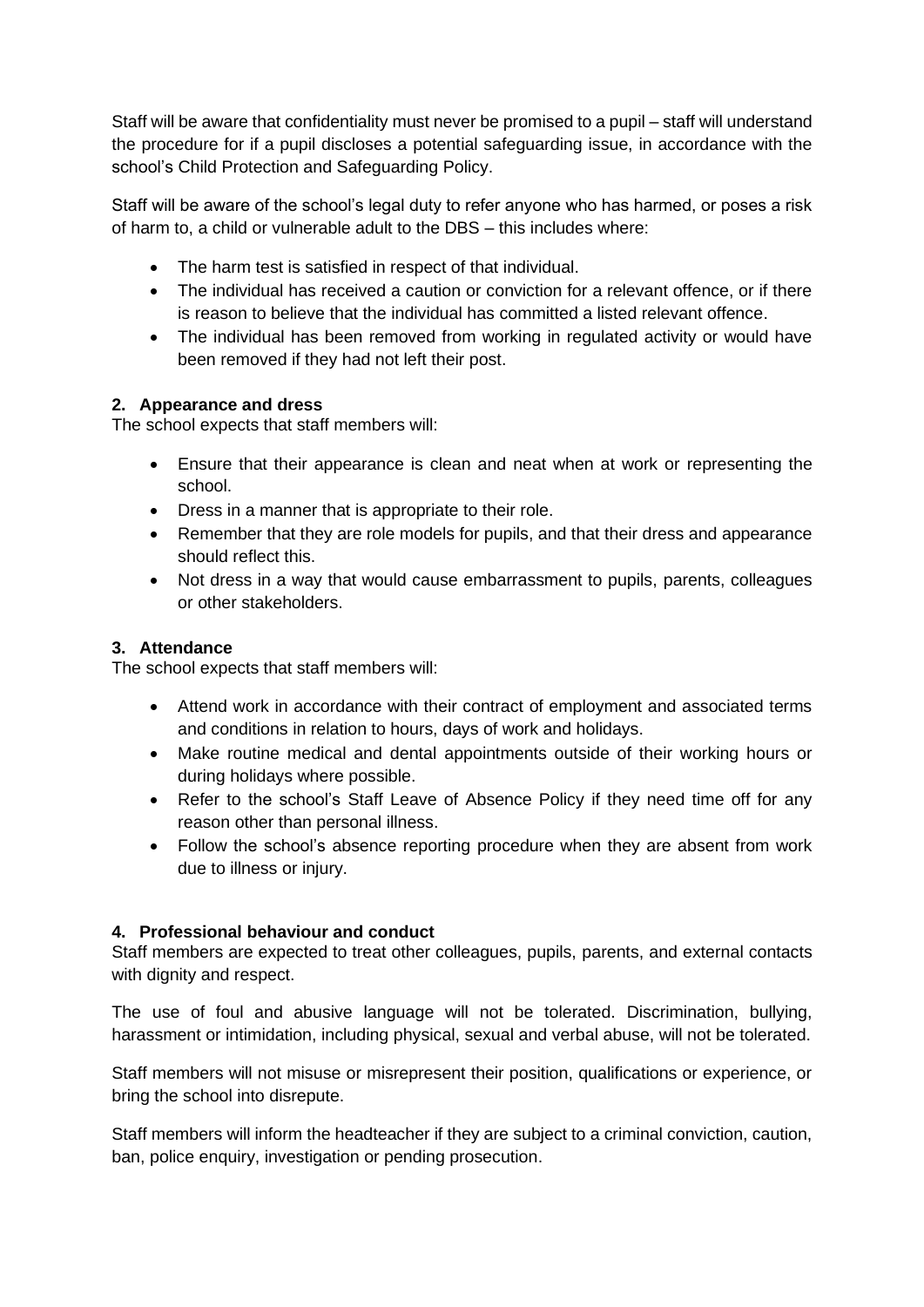Staff will be aware that professional behaviour and conduct is expected to be extended to extra-curricular trips and visits. Staff attending a trip or visit will act in accordance with this Code of conduct.

Staff will act appropriately in terms of the views they express (in particular political views) and the use of school resources at all times and will not use school resources for party political purposes.

# **5. Conduct outside of work**

Staff may undertake work outside school, either paid or voluntary, provided that it does not conflict with the interests of the school. The nature of the work cannot be seen to bring the school into disrepute, nor be at a level which may contravene the working time regulations or affect an individual's work performance.

Staff will not engage in outside work which could seriously damage the reputation and standing of the school, the employee's own reputation, or the reputation of other members of the school community. In particular, criminal offences that involve violence, possession or use of illegal drugs, or sexual misconduct are unacceptable.

Staff will not engage in inappropriate use of social network sites which may bring themselves, the school, school community or employer into disrepute. This is explored further in the Acceptable use of technology section of this policy.

# **6. Smoking, alcohol and other substances**

Staff will not smoke on, or within a five-mile radius of, the school premises.

Staff will not smoke whilst working with or supervising pupils off-site, such as when on educational visits and trips.

The taking of illegal drugs or alcohol during working hours is unacceptable and will not be tolerated. Staff members must never attend work under the influence of alcohol or illegal drugs.

If alcohol or drug usage impacts on a staff member's performance, the school has the right to discuss the matter with the employee and take appropriate action in accordance with the school's disciplinary procedures, including referral to the police.

#### **7. Health and safety**

Staff members will:

- Be familiar with, and adhere to, the school's Health and Safety Policy and ensure that they take every action to keep themselves and everyone in the school environment safe and well.
- Comply with health and safety regulations and use any safety equipment and protective clothing which is supplied to them.
- Comply with hygiene requirements.
- Comply with accident reporting requirements.
- Inform the headteacher of any paid work which is undertaken elsewhere, for compliance with The Working Time Regulations 1998 (as amended).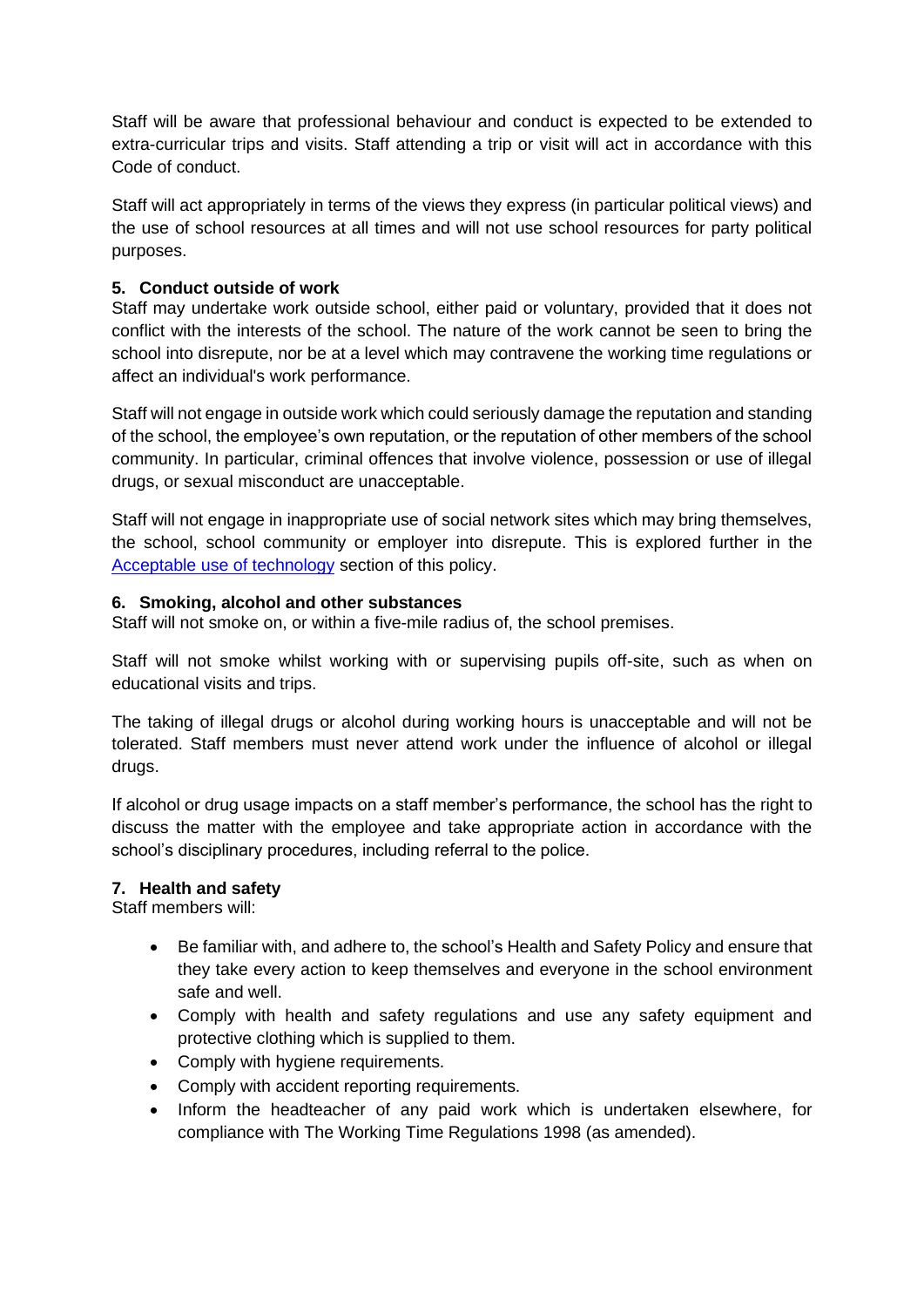# **8. Declaration of interests**

Staff members are required to declare their interests, both personal and financial, where the group or organisation they are affiliated with could be considered to be in conflict with the ethos of the school.

For the purposes of this policy, a financial conflict of interest is one where there is, or appears to be, opportunity for personal financial gain, financial gain for close relatives or friends, or where it may be reasonable for a third party to take the view that financial benefits may affect an individual's actions.

The term 'financial interest' means anything of monetary value, including the following:

- Payments for services
- Equity interests
- Intellectual property rights
- Hospitality or gifts

Examples of financial interests that must be declared include, but are not limited to, equity interests in services considered for use by the school.

Non-financial conflicts of interest can also come into conflict, or be perceived to come into conflict, with an individual's obligations or commitments to the school. These interests may include any benefit or advantage including, but not limited to, direct or indirect enhancement of an individual's career or gain for immediate family or someone with whom the individual has a close relationship.

Examples of situations that could give rise to non-financial conflicts of interest include the following:

- Pressure or temptation to accept gifts, inducements or hospitality
- Participating in the appointment, hiring, promotion, supervision or evaluation of a person with whom the individual has a close personal relationship
- Where a member of staff has or develops a close personal relationship with a colleague

Membership to a trade union or staff representative group does not need to be declared.

Staff members will also carefully consider whether they need to declare their relationship with any individual where this might cause a conflict with school activities.

Failure to make a relevant declaration of interests is a serious breach of trust and, therefore, if employees are in doubt about a declaration, they are advised to contact the school or trade union.

All declarations, including nil returns, will be submitted in writing to the headteacher for inclusion on the Register of Business Interests.

# **9. Relationships with pupils**

The school expects that staff will: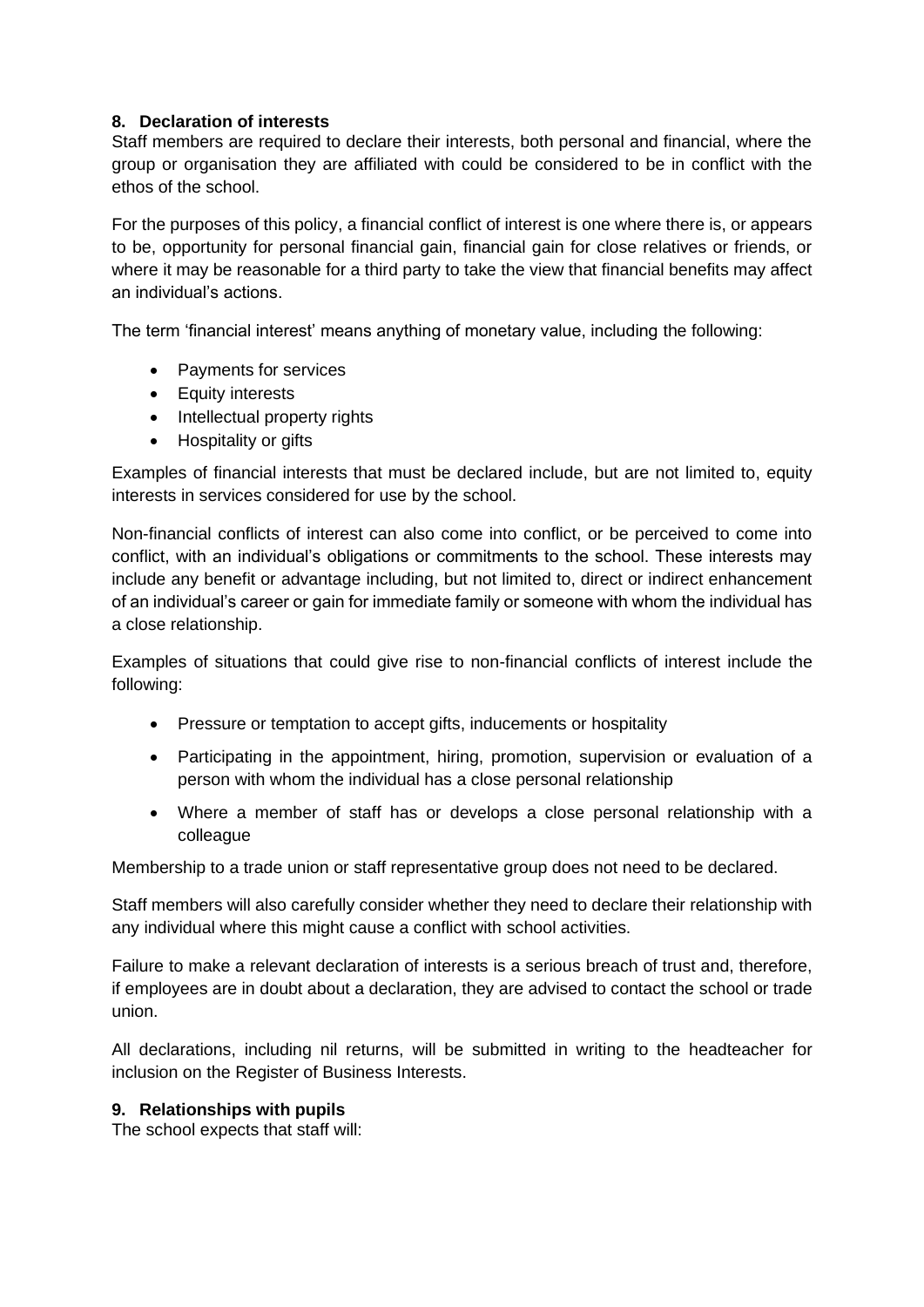- Maintain professional boundaries and relationships with pupils at all times, and will consider whether their actions are warranted, proportionate, safe and necessary.
- Act in an open and transparent way that would not lead to others questioning their actions.
- Ensure that they do not establish social contact with pupils for the purpose of securing a friendship, or to pursue or strengthen a relationship.
- Ensure that they do not develop personal or sexual relationships with pupils: this includes sexual remarks and discussing their own sexual relationships with, or in the presence of, pupils.
- Only contact pupils via the school's established mechanisms: personal phone numbers, email addresses or social media platforms will not be used to contact pupils.

Under the Sexual Offences Act 2003, it is an offence for a person aged 18 or over to have a sexual relationship with a child under 18 where that person is in a position of trust in respect to that child, even if the relationship is consensual.

# **10. Physical contact with pupils**

The school understands that there are circumstances in which it is entirely necessary for staff to have physical contact with pupils, e.g. when applying first aid and assisting with intimate care, but staff will only do so in a professional and appropriate manner in line with relevant school policies.

When physical contact is made with pupils, it is imperative that it is conducted in a way which is responsive to the pupil's needs, is of limited duration and is appropriate to their age, stage of development, gender, ethnicity and background.

Staff will seek the pupil's permission, where possible, before initiating contact. Staff will always use their professional judgement when determining what physical contact is appropriate, as this may differ between pupils. As such, the pupil's feelings and wishes will always be taken into account. Staff will never touch a pupil in a way which is indecent and will always be prepared to explain their actions. Staff will be aware that even well-intentioned physical contact may be misconstrued by a pupil, an observer or by anyone to whom this action is described and, therefore, will be prepared to justify their actions.

Staff will not engage in rough play, tickling or play fights with pupils.

Extra caution will be taken where it is known that a pupil has previously suffered from abuse or neglect.

Physical contact will never be secretive; if a member of staff believes an action could be misinterpreted, this will be reported to the headteacher, or the chair of governors if the concern is about the headteacher, and appropriate procedures will be followed.

Where it is necessary in PE classes for teachers to demonstrate use of equipment, this will be conducted with another member of staff if possible. If a pupil is required to participate, their consent will be given before doing so.

If a child is in distress and in need of comfort as reassurance, staff may use age-appropriate physical contact, such as placing their hand on the pupil's shoulder. Staff will remain self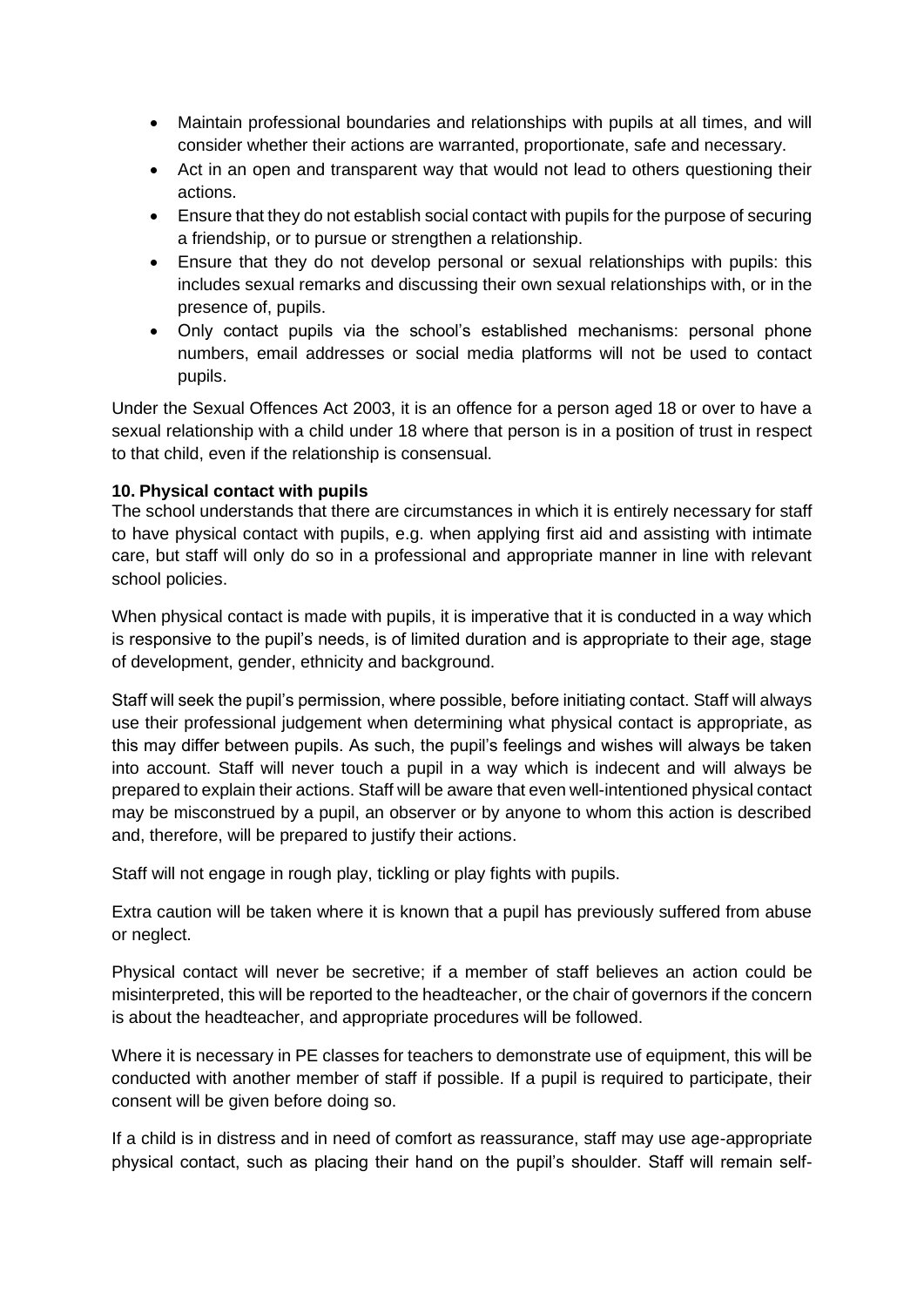aware of their actions at all times and ensure that their contact is not threatening, intrusive or subject to misinterpretation.

Staff may also use reasonable force as a means of physical contact with pupils for restraint purposes, such instances will always be in accordance with the school's Positive Handling Policy.

# **11. Showering and changing**

Pupils are entitled to respect and privacy whilst they are changing, e.g. before and after PE; however, a level of supervision is required to ensure that pupils are safe, and that they are not subjected to bullying.

The supervision will be appropriate to the needs and ages of the pupils, and sensitive to the potential for embarrassment.

Staff will announce their intention of entering the changing room to allow pupils to maintain their privacy.

Staff will never change or shower in the same area as pupils.

# **12. Transporting pupils**

When it is necessary to transport pupils off-site, staff will ensure that the transport arrangements of the vehicle meet all legal requirements, they have an appropriate licence and the vehicle is roadworthy, has a valid MOT certificate and is insured.

Staff will gain consent from parents before transporting pupils and will be aware that the welfare of all pupils in the vehicle is their responsibility.

Two or more staff will be present in the vehicle to avoid any discrepancy regarding safeguarding concerns.

# **13. Financial inducements**

Staff members will:

- Familiarise themselves and comply with the school's financial regulations.
- Declare to the governing board, in writing, any gifts received, with the exception of:
	- − Low cost, functional items suitable for business rather than personal use and displaying the supplier's logo – these items may be accepted.
	- − Non-excessive gifts offered by parents or pupils to school staff to express their gratitude, but staff members should always refuse monetary gifts.
	- − Hospitality in the form of meals and drinks where it is part of a normal business meeting.
	- − Authorised visits to exhibitions, demonstrations, conferences, business meals and social functions in connection with the school's business, which shall be at the school's expense.
- Not accept a personal gift, payment, or other incentive from a business contact any such gifts should be returned.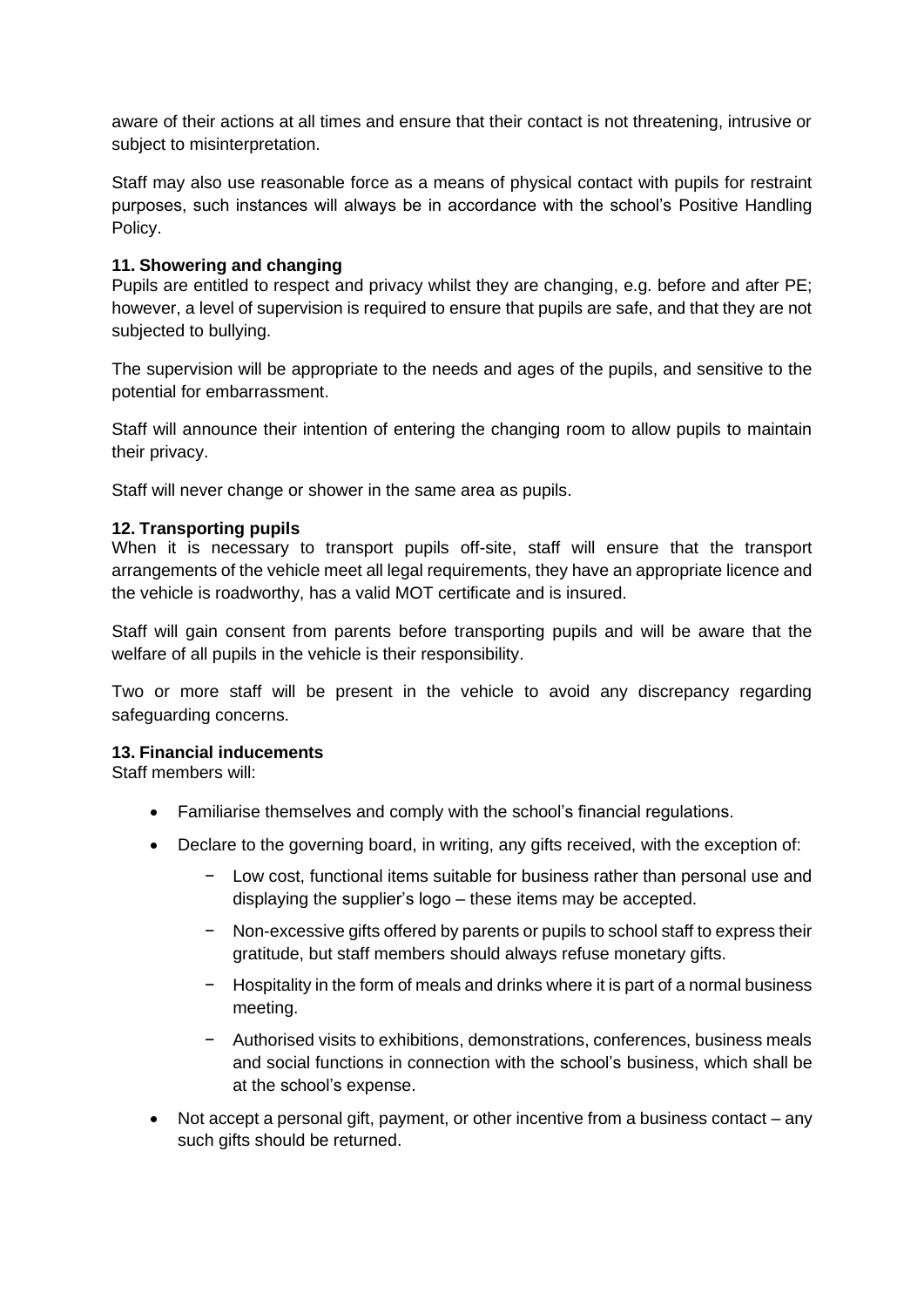- Declare any gift that cannot be returned to the governing board, who will decide how it will be used.
- Only accept offers to specific events after authorisation from the governing board.

# **14. Acceptable use of technology**

Staff will adhere to the procedures outlined in the school's Online Safety Policy and Technology Acceptable Use Agreement at all times.

Staff will be aware of how the use of technology can impact safeguarding and wellbeing issues, e.g. online abuse. Staff will be vigilant to ensure their own behaviour is respectful and that pupils are using technology appropriately while under their care.

Staff are required to employ the highest security settings on any personal profiles they may have.

Staff will not engage in inappropriate use of social networking sites including contacting pupils or their family members, accepting or inviting friend requests from pupils or their family members, or following pupils or their family members on social media.

The school understands that some staff members are also parents of pupils at the school and, therefore, may wish to contact other parents. When doing so, staff will exercise their professional judgement and will not contact family members on social media if this would lead to a conflict of interest.

Staff will remain mindful of their use of social media and their web-based presence including written content, videos or photographs, and views expressed directly or indirectly which may bring themselves, the school or the school community into disrepute.

# **15. Premises, equipment and communication**

School equipment and systems are available only for school-related activities and will not be used for the fulfilment of another job or for personal use, unless specifically authorised by the headteacher.

Illegal, inappropriate or unacceptable use of school equipment or communication systems may result in disciplinary action and, in serious cases, could lead to an employee's dismissal.

Employees receiving inappropriate communication or material, or who are unsure about whether something they propose to do might breach this policy, should seek advice from the headteacher.

The school reserves the right to monitor emails, phone calls, internet activity or document production on school-owned equipment, principally in order to avoid offensive or nuisance material and to protect systems from viruses, but also to ensure proper and effective use of systems.

Communication systems may be accessed when the school suspects that the employee has been misusing systems or facilities, or for the investigation of suspected fraud or other irregularity. Access will be secured by the systems manager, only with the permission of the governing board.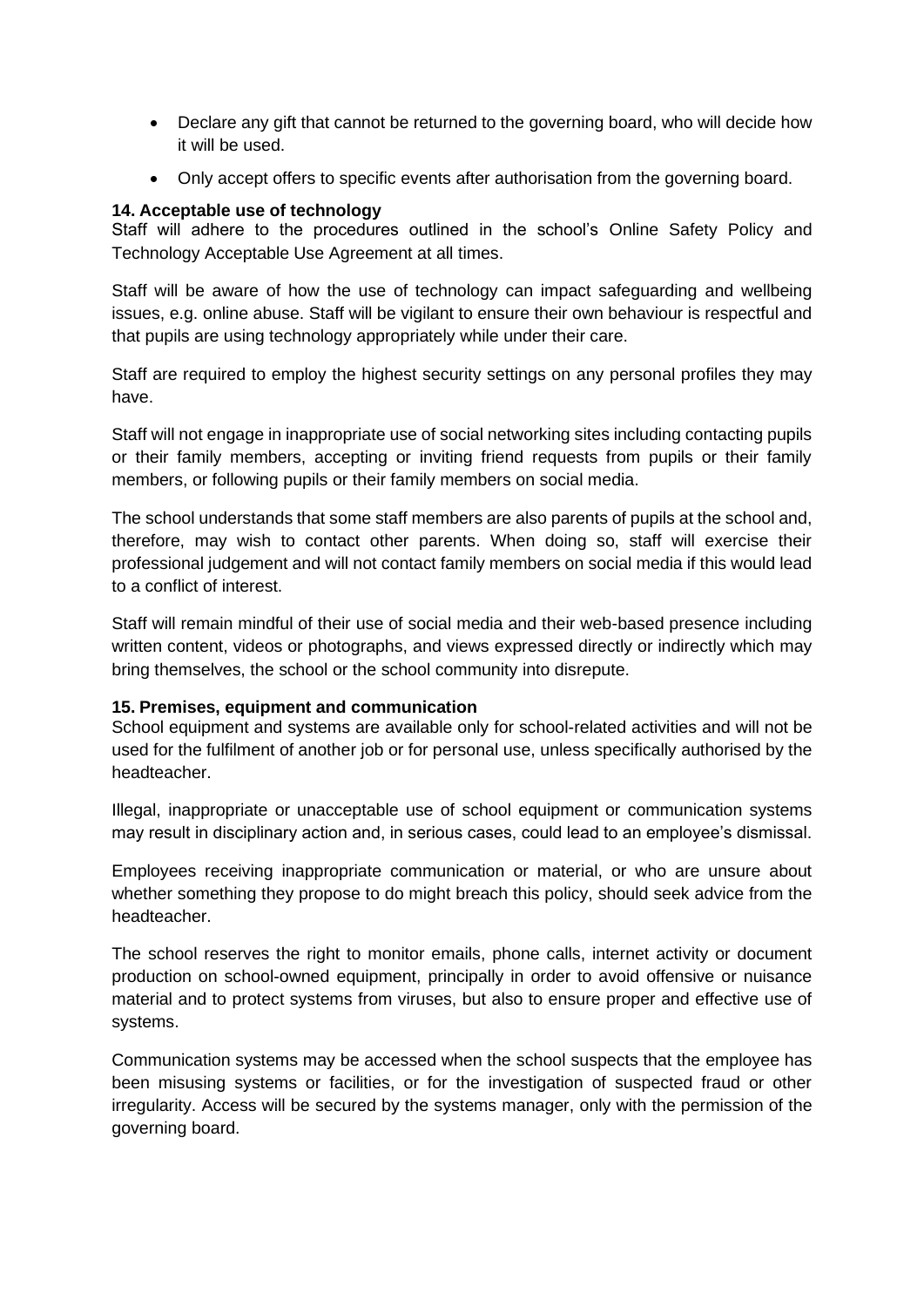Passwords should not be shared and access to computer systems must be kept confidential except on the express request of the headteacher or systems manager. Breaches of this confidentiality may be subject to disciplinary action.

School equipment that is used outside the premises, e.g. laptops, will be returned to the school when the employee leaves employment or if requested to do so by the headteacher.

#### **16. Photography and videos**

Photographs and videos will only be taken using school equipment – using personal mobile phones for this purpose is prohibited.

Consent for taking photographs will be obtained from parents, or the pupil themselves, if they are deemed old enough and able to make the decision for themselves.

The age of consent that is legislated is 13 and above; however, this is only applicable for online services provided directly to children. For everything else, an appropriate age of consent is considered on a case-by-case basis by the DPO, headteacher and a pupil's parents (where appropriate).

The headteacher will be notified of the proposed use of the imagery or video and the equipment and ensure that the use of such is included in lesson plans where this is necessary.

All photographs and videos will be available for scrutiny, and staff will be prepared to justify the images or footage taken.

Careful consideration will always be given to the activities which are being filmed or photographed, to ensure that images or videos are not indecent and cannot be misused.

# **17. Data protection and confidentiality**

Regarding personal and sensitive data, staff members are required, under the UK GDPR and the Data Protection Act 2018, to:

- Consider the legal basis for collecting the data, ensuring that this is documented.
- Ensure that the data is stored on a GDPR-compliant server, and that the data is not held for any longer than necessary.
- Securely dispose of the data when the relevant retention period ends.

Staff members will not disclose sensitive information about the school, its employees or the LA to other parties.

The only exception whereby it is acceptable for a staff member to disclose information that would otherwise be considered confidential is when the confidential information gives rise to concerns about the safety or welfare of a pupil.

Staff members have the right to request access to data that is held about them. Such requests will be made to the headteacher in writing in accordance with the school's Data Protection Policy.

#### **18. Probity of records**

The deliberate falsification of documents, such as references, academic qualifications or legal documents, is unacceptable. Where a staff member falsifies records or other documents,